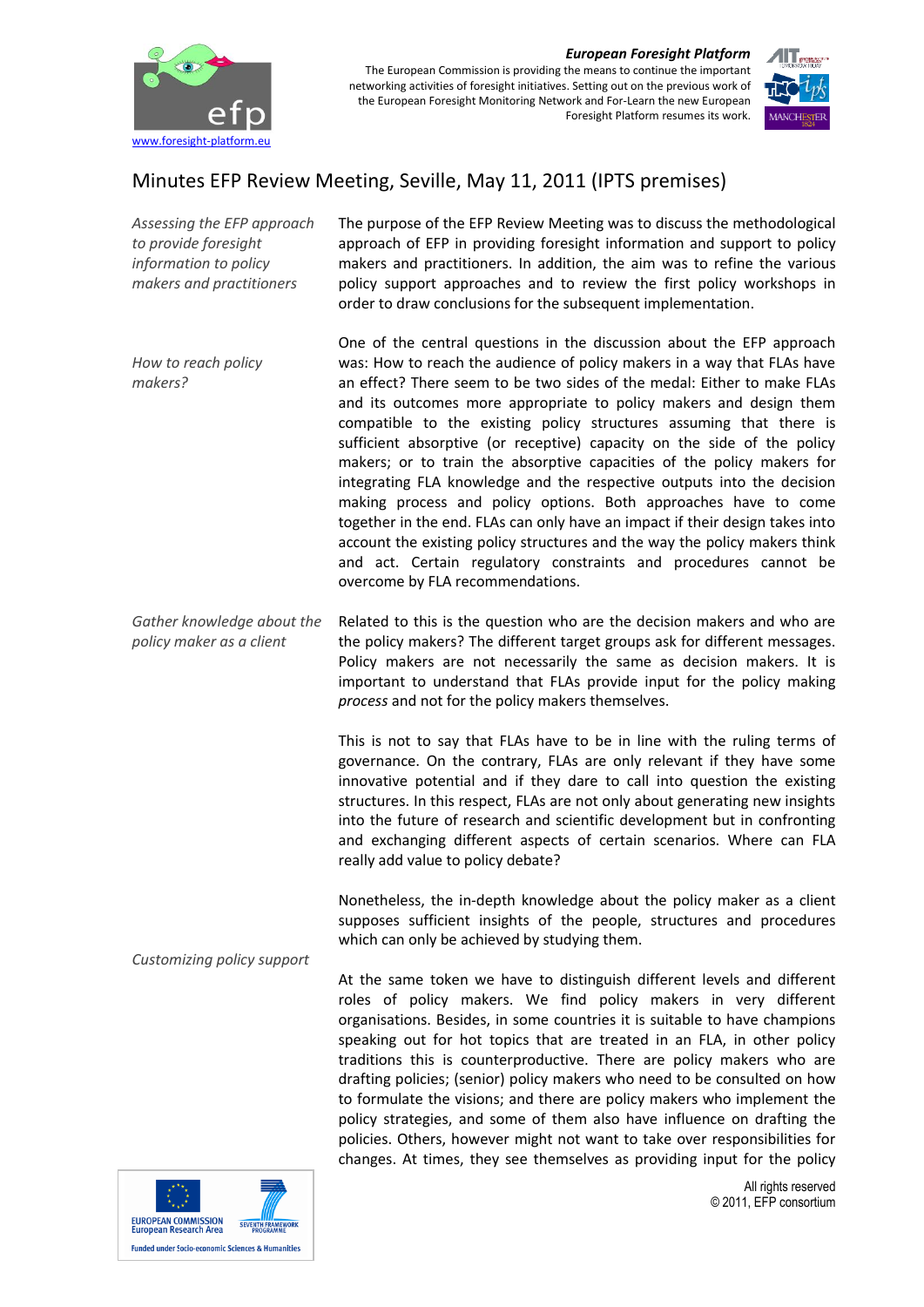

*Keep it simple and short*

making process, not policy making itself. Therefore, some policy makers should rather be called policy shapers to lighten their perceived burden.

*Managing a delicate balance* Experience with transferring foresight results into policy making shows that many policy makers have a preference for converging ideas. They want only to have a few messages they can work with instead of many different diverging ones. This helps them to be on the safe side. But how should the policy framework be formed to handle with fragmented or even diverging views on societal concerns? Foresight or FLA practitioners want to provide new inputs of course and not repeat well known things. So it will be important to clear the objectives with the client always at the beginning and to find a common language, identify the hidden agenda, manage the delicate balance between whatever is feasible and what is revolutionary, and to make use of the convincing power of messages. These points could find more prominence in the EFP Manual for Policy Support presented and where the three different approaches should be distinguished. For example, for policy makers, good practice and success cases could be useful, while newcomers might need more training on how foresight works and how to exploit the results.

*Raising awareness for foresight issues* In order to increase the awareness of policy makers for foresight and to raise interest in FLA results experience from Canada shows that the "sell to the pain"-market approach is quite successful where the most painful statements are formulated and solutions discussed. At the same time, it is important for FLA projects and outcomes to have an appealing website and have policy makers look at it.

*How can EFP have an effect on policy making? Connecting the different parts of policy making* Some participants asked "what can be the effects of FLAs and policy workshops in the context of FLAs"? Besides providing a common knowledge base to the stakeholders, one very important function of FLA and related policy workshops are that different aspects of the same matter are introduced. This way, not only are new insights presented but also connected to each other. This strategy makes clear how large the scope of policy issues actually has to be to deal with specific future challenges. FLAs will in most cases not generate new knowledge on technologies, rather on the options of governance for such issues and their consequences. Learning from good practice should be promoted not only on websites but for example in academic journals and other media. For the depiction of the content, this includes the coverage and analysis of conditions under which foresight results have been taken on board by policy makers. This then raises the question: can similar success cases be constructed by shaping the conditions accordingly?

*Identify knowledge gaps* Especially for the EFP to have an impact it is necessary to understand the policies around EIP. The content is not the point but the interlinkage of the different parts attached to the core topic – including the key players and their interests, linking the links to the policy is crucial for the impact. At the same token, EFP can help to identify the gaps, as was the case for example in the Policy Workshop on Urban Europe.

*Leverage effect on national strategies* Spreading such results will also have some effect on the national policy agendas. European strategies often serve as leverage to the national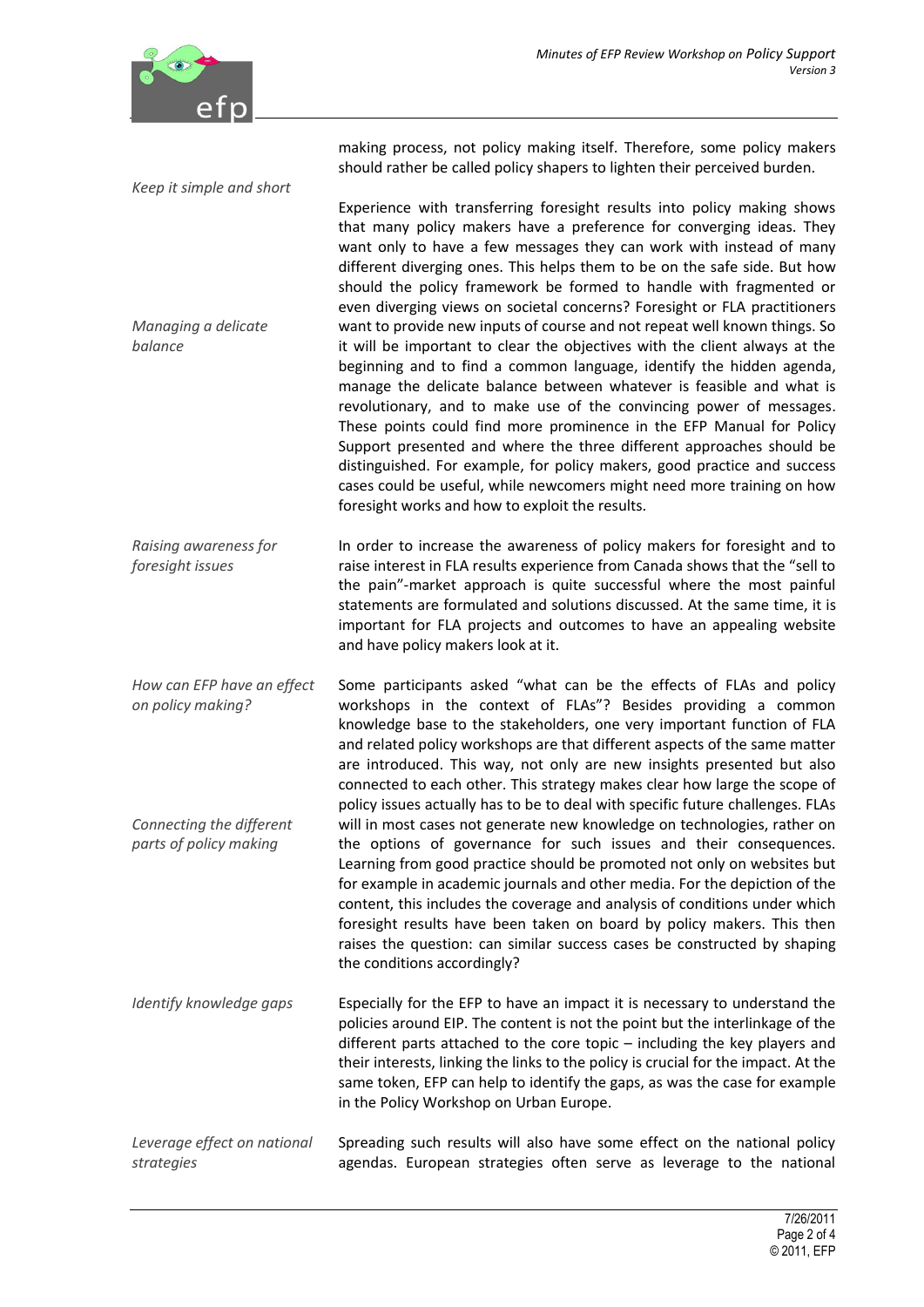

activities. Participants from the own country at European level events can serve as anchors and facilitators to transfer strategic knowledge and awareness to the national authorities. For example, Malta is now starting an initiative on urban issues. At EU level, EIP was perceived as a paradigm shift to bring together various knowledge triangle members to tackle societal challenges. EFP workshop results should be fed into the discussions at the EC because the actors there could take a great interest in outputs, for example of Urban Europe. *Reaching out to society Linking foresight to innovation Looking beyond Europe* Issues with large societal impact such as active and healthy aging should even go beyond policy makers and address the society as a whole. FLA can and should play a role in the public debate, for example in order to discuss certain positions on the introduction of new technologies or the governance thereof. An important issue is the interlinkage between innovation and foresight. Where foresight is focused on consensus building and shared understanding, the focus will be more on incremental innovation. Transformative innovation will take place in these foresight areas which are often not mainstream. There is a tension between evidence based policy making and innovation future, requiring bold people taking bold decisions. Finally the participants stressed the importance of looking at FLA for policy making beyond Europe. Not only to take alternative approaches into account but also in order to disseminate findings from the EFP all over the world.